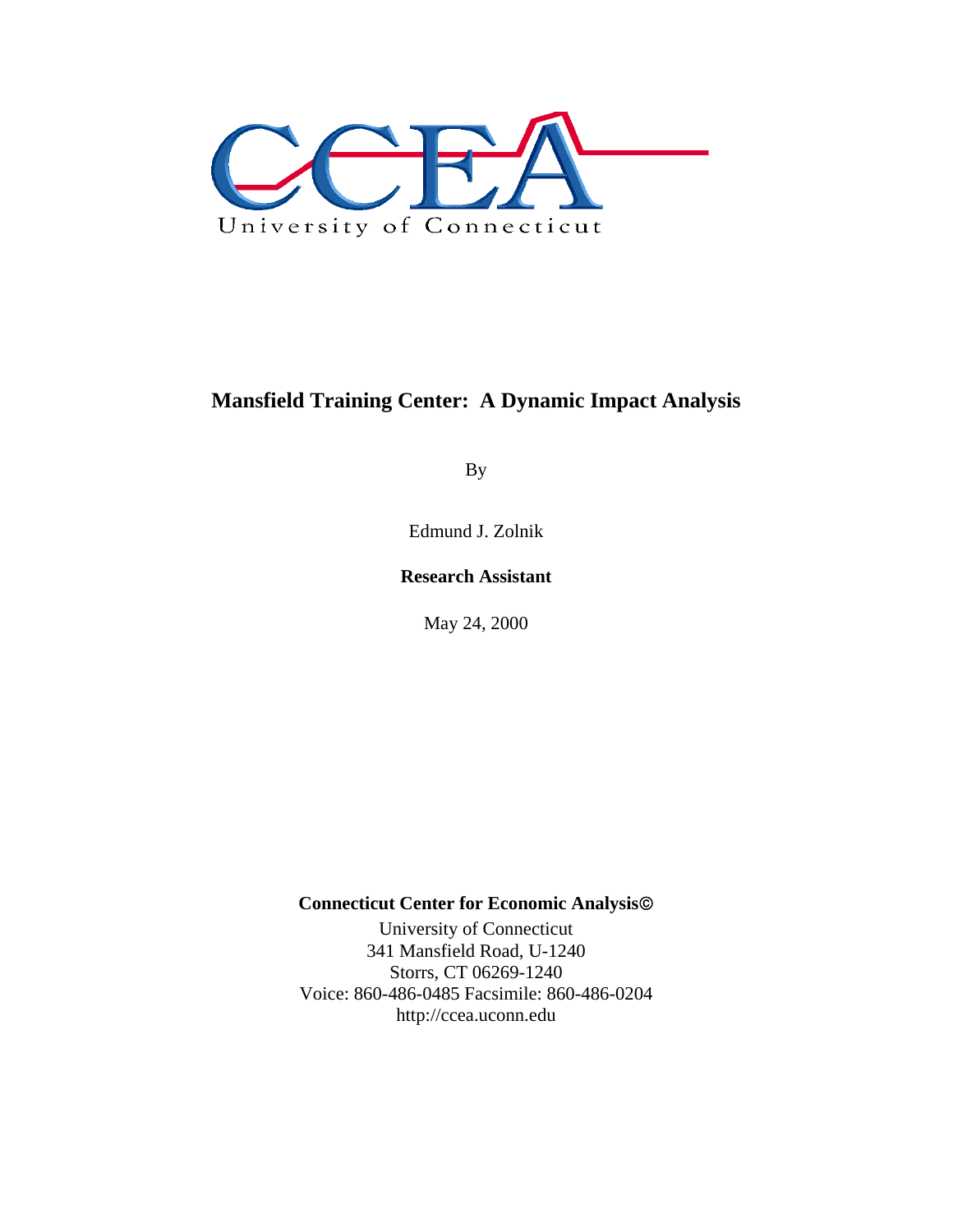#### **Introduction**

This report presents results of a dynamic analysis of the economic impact of the development of the Mansfield Training Center (MTC) in Mansfield, Connecticut. This study has been undertaken by the Connecticut Center for Economic Analysis (CCEA) at the behest of the University of Connecticut. The Center houses the Regional Economic Model (REMI), a sophisticated 53 sector replication of the regional economic structure of Connecticut that can project economic impacts out to the year 2035. This analysis examines the impacts over a period of thirty-six years, with the year 2000 as the first year. The objective of this report is to determine the net benefits to the region (Tolland County) and to the State from the development of MTC in terms of employment, personal income and population growth, as well as Gross Regional Product (GRP).

#### **Assumptions and Methodology**

The assumptions for both the regional and State simulations are as follows. First, since the State conveyed the 300-acre MTC site to the University for academic use in 1993, the University will not incur land acquisition costs. Also, both simulations assume that development at the Mansfield site has been completed, therefore this analysis does not include construction or renovation costs and any induced investment from subsequent employment is nullified. Assumptions as to the usage and capacity of the development derive from a Recommendation Summary for the MTC Planning Study by JJR Incorporated. The JJR Summary divides the 300 acre site into seven parcels by acreage, usage, capacity in gross square feet and employment (Table 1). The specific type of structure for each parcel is unknown.

| <b>Table 1</b> Acreage, Usage, Capacity and Employment of the MTC by JJR |              |                                            |                |                   |  |
|--------------------------------------------------------------------------|--------------|--------------------------------------------|----------------|-------------------|--|
| <b>Parcel</b>                                                            | <b>Acres</b> | <b>Use</b>                                 | Capacity (gsf) | <b>Employment</b> |  |
|                                                                          | 23.2         | <b>Miscellaneous Professional Services</b> | 315,000        | 630               |  |
| 1 <sub>b</sub>                                                           | 3.4          | Residential                                | 9              |                   |  |
| 2                                                                        | 6.0          | <b>Miscellaneous Professional Services</b> | 135,000        | 270               |  |
| 2 <sub>b</sub>                                                           | 3.1          | Preservation                               |                |                   |  |
| 2c                                                                       | 1.8          | None                                       |                |                   |  |
| 3 & 3b                                                                   | 14.9         | Personal Services and Repair               | 147,000        | 210               |  |
| 4 & 4b                                                                   | 15.8         | Education                                  | 255,000        | 510               |  |
| 5                                                                        | 7.9          | Residential                                | ?              | 9                 |  |
| 5 <sub>b</sub>                                                           | 8.2          | <b>Miscellaneous Professional Services</b> | 80,000         | 160               |  |
| 6                                                                        | 5.1          | Non-University                             |                |                   |  |
| 7                                                                        | 11.5         | Non-University                             | 9              | $\gamma$          |  |
| <b>Totals</b>                                                            | 100.9        |                                            | 932,000        | 1780              |  |

Estimates of the employment capacity of each parcel derive from estimates for parking requirements. Such estimates of employment capacity are conservative because they ignore alternative modes of transportation. The total estimated employment capacity, by sector, for the

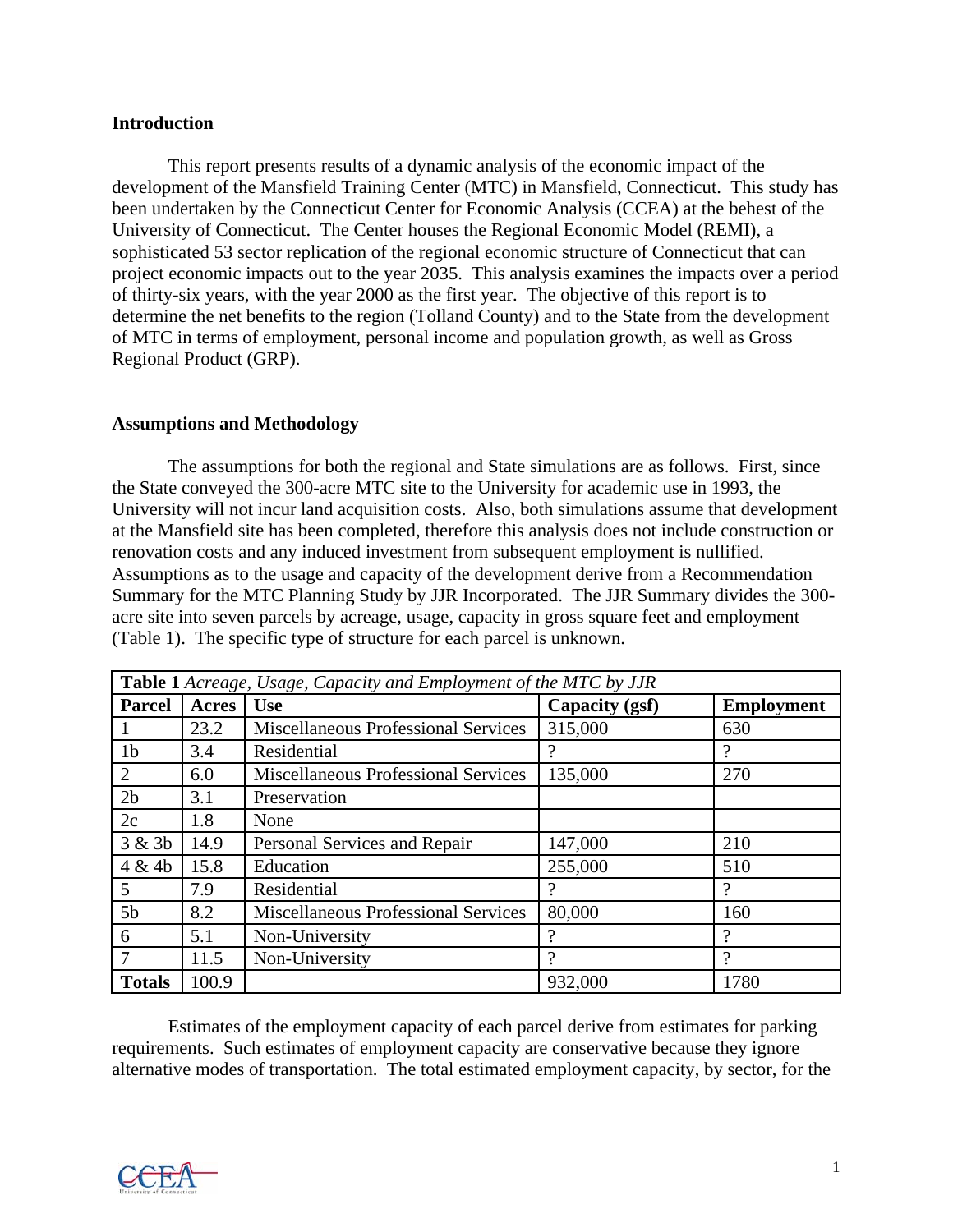MTC Planning Study appears in Table 2. This analysis excludes usage of any parcels of MTC for residential or non-university purposes.

| <b>Table 2</b> <i>Employment by Sector at MTC</i> |                   |  |  |
|---------------------------------------------------|-------------------|--|--|
| <b>Sector</b>                                     | <b>Employment</b> |  |  |
| Education                                         | 510               |  |  |
| <b>Miscellaneous Professional Services</b>        | 1060              |  |  |
| Personal Services and Repair                      | 210               |  |  |

### **Results**

 This analysis of the economic impact of the development of MTC tracks a variety of economic variables, the most significant of which are employment, personal income and population growth, as well as Gross Regional Product (GRP). The following tables (Tables 3 and 4) highlight the economic impact of this project on each of the above variables for the regional economy (Table 3) and the State economy (Table 4). That is, the tables show the average annual changes that flow, directly and indirectly, from the development of MTC over 36 years compared to a benchmark status quo forecast of the economic performance of the region and State. Because the sources of funding are unknown, there is no negative effect on government spending due to, for example, debt service.

| <b>Table 3</b> Differences in Key Economic Variables (Annual Average) – MTC Regional Simulation |               |  |  |  |
|-------------------------------------------------------------------------------------------------|---------------|--|--|--|
| Employment                                                                                      | 2,201         |  |  |  |
| Personal Income (Nominal)                                                                       | \$100,086,944 |  |  |  |
| Population                                                                                      | 2,233         |  |  |  |
| Gross Regional Product (1992)                                                                   | \$60,430,278  |  |  |  |
|                                                                                                 |               |  |  |  |

| <b>Table 4</b> Differences in Key Economic Variables (Annual Average) – MTC State Simulation |               |  |  |  |
|----------------------------------------------------------------------------------------------|---------------|--|--|--|
| Employment                                                                                   | 2,671         |  |  |  |
| Personal Income (Nominal)                                                                    | \$214,101,900 |  |  |  |
| Population                                                                                   | 3,469         |  |  |  |
| Gross Regional Product (1992)                                                                | \$83,986,900  |  |  |  |

As would be expected, the benefits to the regional economy (Figure 1) of development of the MTC are of a lesser magnitude than those to the State economy (Figure 2). The following analysis compares and contrasts each of the key economic variables from both the regional and State simulations. Employment increases by an average of 2,201 jobs in the region and 2,671 jobs in the State over the benchmark forecast. Personal income increases by an average of \$100 million in the region and \$214 million in the State. The increase in population to the region is approximately 2,233, while the increase in population to the State is approximately 3,469. Finally, GRP increases by \$60 million in the region and \$83 million in the State. From these results, both the region and State obtain net gains from development of the MTC by the University of Connecticut.

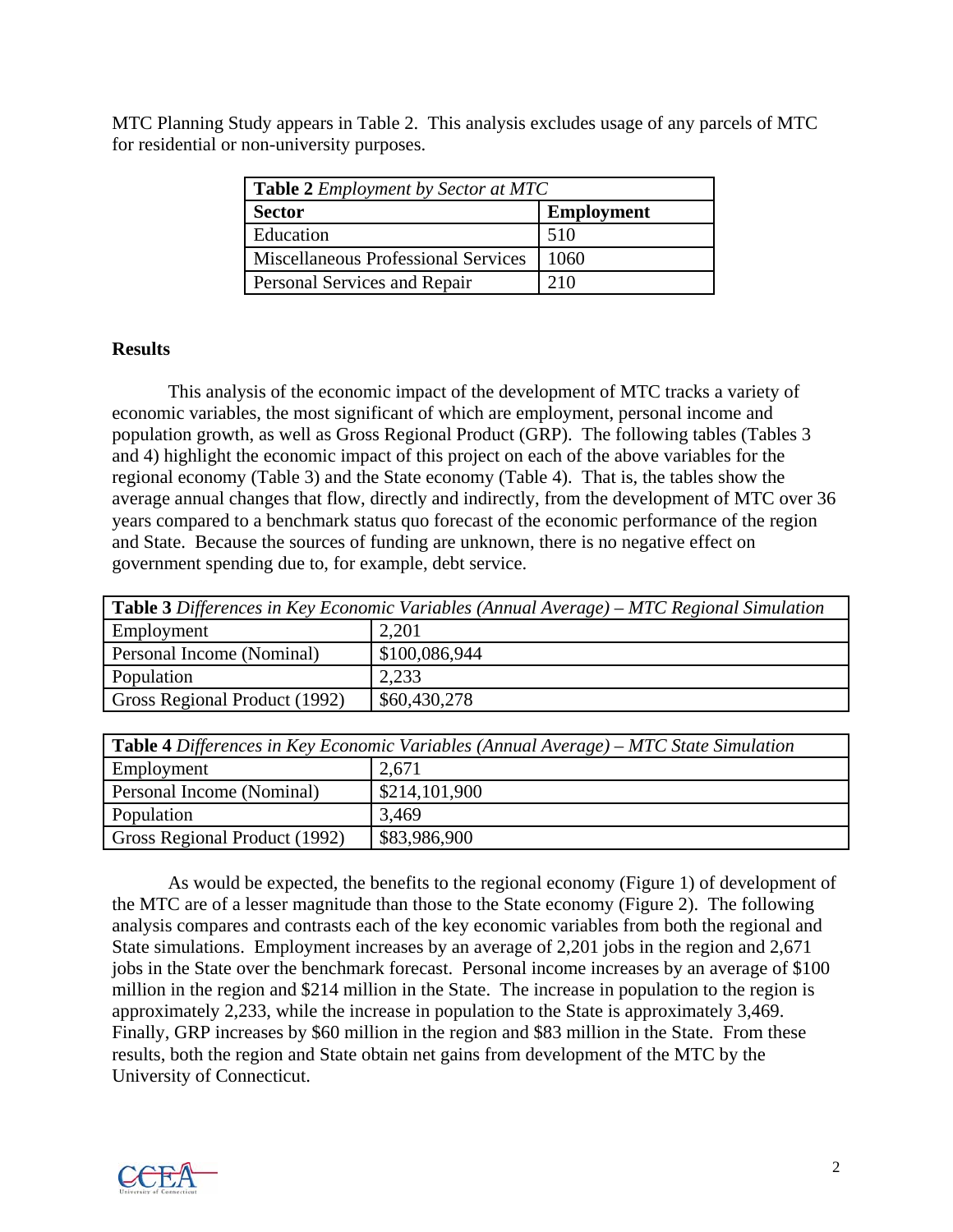**Figure 1:** *Differences in Key Economic Variables – MTC Regional Simulation*



**Figure 2:** *Differences in Key Economic Variables – MTC State Simulation*